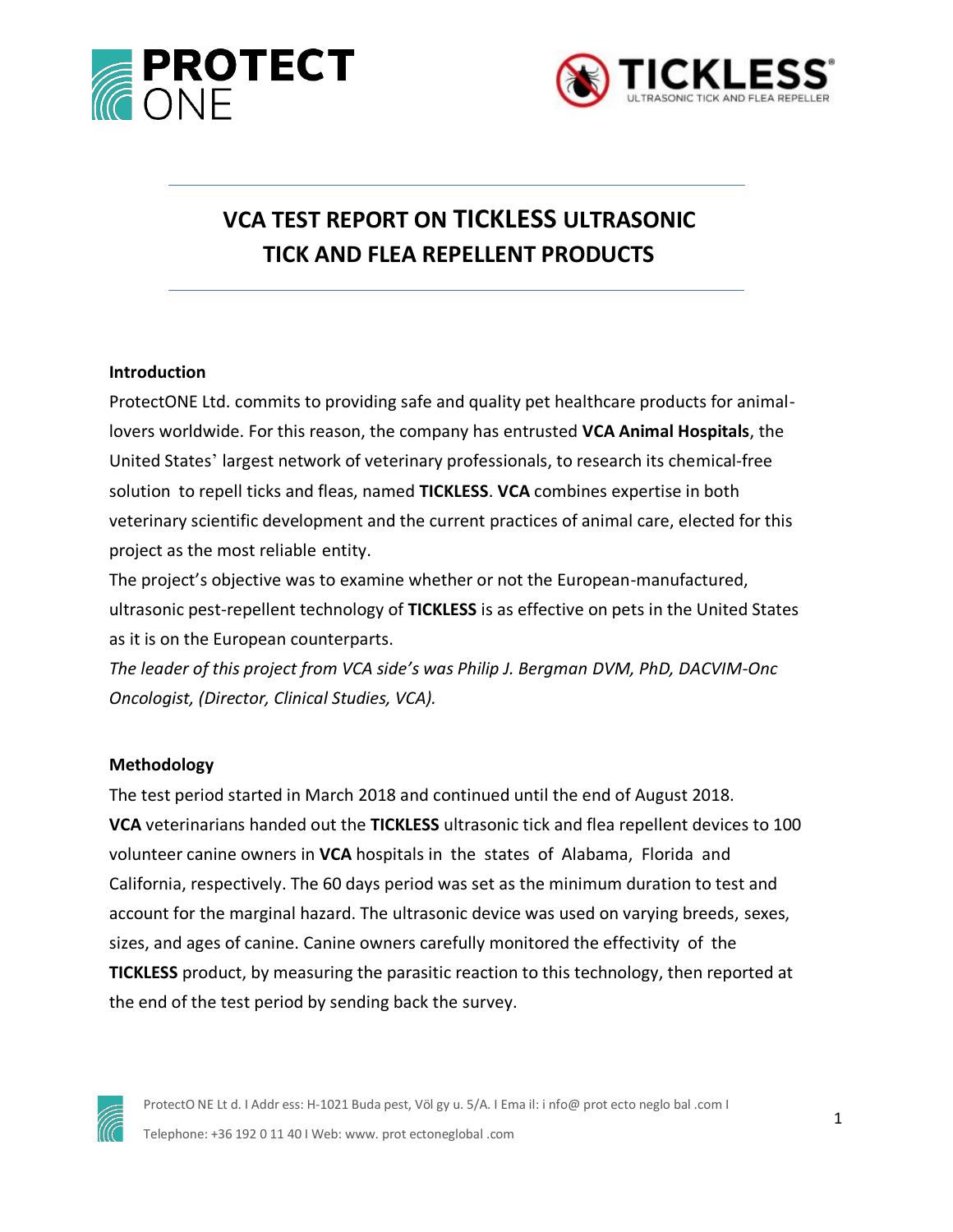



### **Description of the Project**

The following was the list of tasks that resulted in successful completion of the project:

#### Pre-Test Phase

- **VCA** personnel involved in the study was receiving information on the **TICKLESS** tick and flea repellent product, its use and the potential questions raised by owners in the form of an online document.
- Infinity Trade presented the protocol for **VCA's** review and approval
- **VCA** reviewed the online questionnaire form provided by Infinity Trade and added comments where necessary.

#### Test Phase

- **VCA** personnel enrolled canines as per the clinical trial protocol described above
- Test participants individually filled out the online questionnaire before and after the trial period
- ProtectONE notified **VCA** which test participants have fully filled out the questionnaire
- **VCA** was able to follow the completion of the questionnaire online

# Review Phase

- All data generated throughout the study wassubmitted to **VCA** for review and to Infinity Trade according to the protocol.
- **The outcome of the test gave a clear picture on the efficacy of the ultrasonic tick and flea repellent since 94% of all pets involved stayed totally free of ticks and 88% stayed totally free of fleas thru out the whole test period.**

# The following VCA Hospitals have been involved in the test:

VCA Becker Animal Hospital - Homewood, AL 35209, Alabama VCA Tri-County Animal Hospital - Fort Pierce, FL 34950, Florida VCA Alton Road Animal Hospital - Miami Beach, FL 33139, Florida VCA Marina Animal Hospital - Venice, CA 90291, California

ProtectO NE Lt d. I Addr ess: H-1021 Buda pest, Völ gy u. 5/A. I Ema il: [i nfo@ prot ecto neglo bal .com](mailto:info@protectoneglobal.com) I